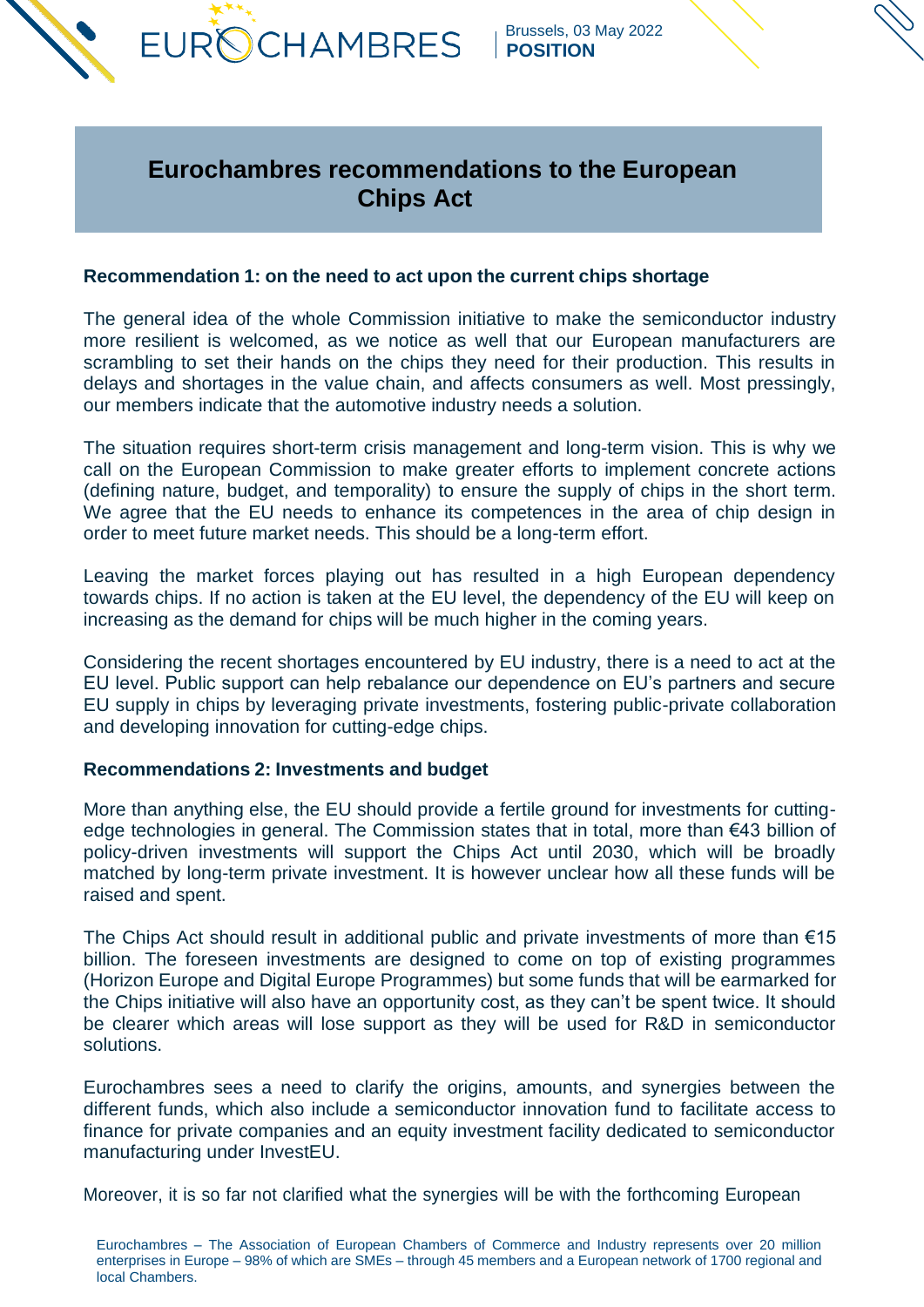Project of Common Interest (EPCI) which aims to support transnational cooperation projects in the microelectronics sector.

**EUROCHAMBRES** 

To secure the future EU's competitiveness, investments have to be made in the most advanced chips on EU territory. The creation of European jobs, technological leadership and strategic autonomy will depend on the development of cutting-edge innovation in the chips industry in Europe.

The semiconductor industry requires huge amounts of money. For a TSMC factory in Japan, 14 billion euros are needed: 7 billion from the state and 7 billion from the private sector. Samsung and Intel put the cost of a factory at between 12 and 20 billion.

In Europe, we need public investment via the IPCIs or by other means, mainly for R&D but also for initial industrialization. It is now essential for public money to help with production capacities, because we are facing an explosion of public investment in the sector in all parts of the world<sup>1</sup>, and the private sector cannot bridge the gap alone.

The role of the public authorities is to stimulate the opening of a strategic dialogue with the private sector on open strategic autonomy, even if the latter should not be considered as a final objective. The question is how to build a value chain on a continental scale? A strategy is needed to limit our dependence and strengthen the internal market.

### **Recommendation 3: strategy accompanied by a balanced implementation with stakeholder participation**

Both the Important Projects of Common European Interest on microelectronics and the increased flexibility in the regulatory framework for state aid will enable Member States to invest in the sector by contributing to increasing digital strategic autonomy in the medium and long term.

The European Commission should encourage closer cooperation between member states to boost the chips industry. In this regard, we would like to highlight the importance of the joint work of all European partners in developing a sector that will be key to the economy and growth of other industries in the different European regions.

The European chips act is in this respect a fundamental key to opening up a value chain on a continental scale. Decisions must be taken together in public/private partnership to find the best solutions.

When it comes to European funds, we are concerned about possible disparities between large and small companies and also the distribution key between the regions and member states. Supply chains or consortia should include companies with wide geographical coverage across the EU in the EU-funded projects.

<sup>1</sup> - USA: 52 billion

*<sup>-</sup>* China: 152 billion over 10 years

*<sup>-</sup>* Korea: 60 billion over 3 years.

Eurochambres – The Association of European Chambers of Commerce and Industry represents over 20 million enterprises in Europe – 98% of which are SMEs – through 45 members and a European network of 1700 regional and local Chambers.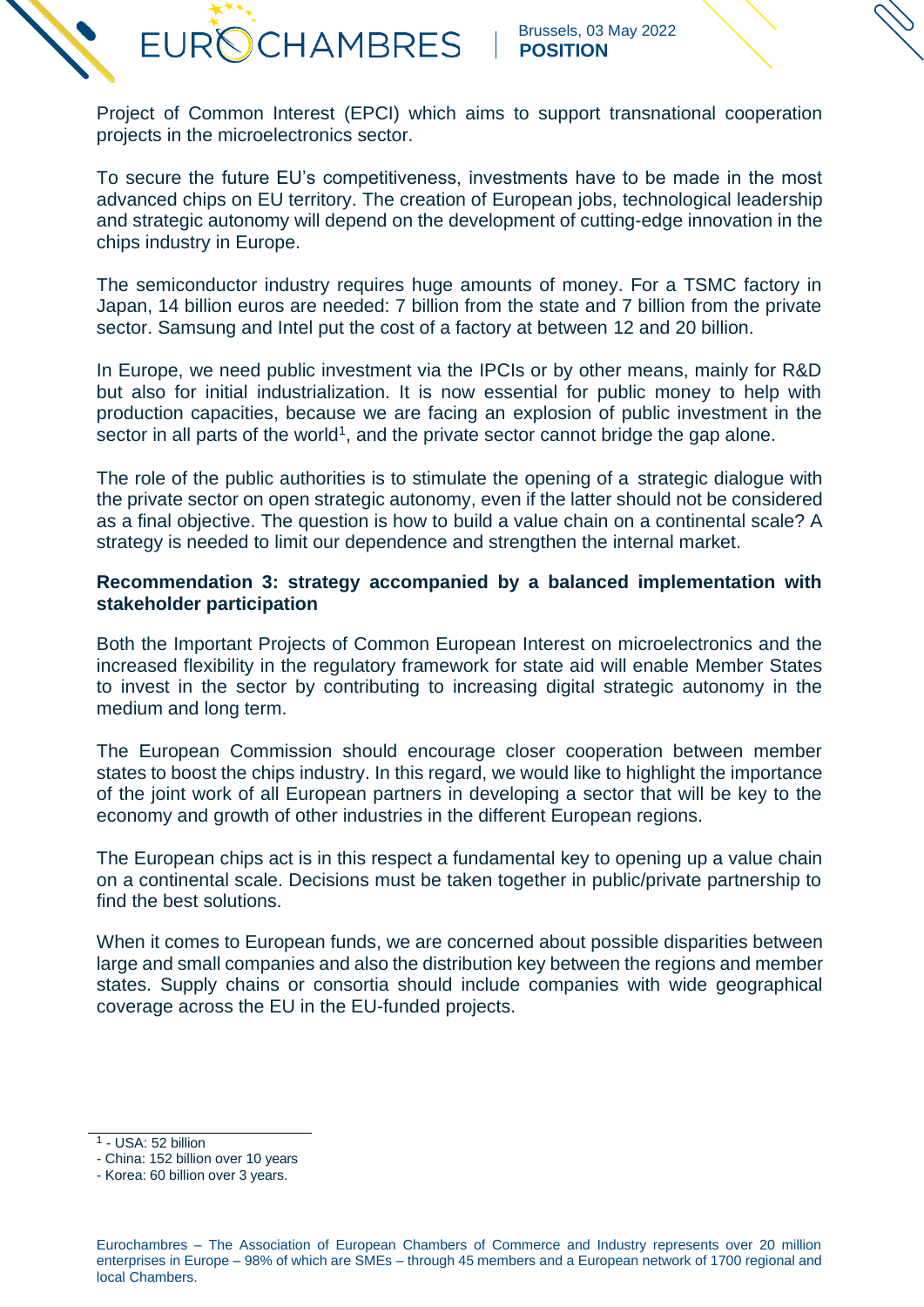

# **Recommendation 4: making it easier for European companies to catch up with their competitors**

The European Commission stated that the EU should reach 20% of the world production in semiconductor solutions by 2030. One of the best measures the Commission can take, as it does in its proposals, is to ease the construction permit procedures to build new fabs. This should help palliate the shortage in the mid- to long term.

Reporting obligations should be kept to a minimum. We therefore caution against excessively broad obligations that add administrative burden on companies.

# **Recommendation 5: the recommendation to enable a short-term immediate response**

The Commission Recommendation on a common Union toolbox to address semiconductor shortages and an EU mechanism for monitoring the semiconductor ecosystem contains a number of initiatives that can be achieved in the short term.

It foresees in the establishment of a European Semiconductor Expert Group, which should be enabled to formulate "potential crisis response measures". While information exchange can be helpful, the Commission should refrain from intervening too much in a market that is, all in all, already relatively mature and relies on private companies operating in international markets.

For companies active in the chips sector, transparency and predictability is key, especially with regard to what to expect from the policy level. Therefore, we warn against the extensive use of abovementioned crisis response measures. Political overreach will harm the market, innovation, and competitiveness, especially if firms would be forced into accepting production orders based on arbitrary and unpredictable "crisis" criteria.

Supply chain monitoring could help enable companies to gain insights into the severity of problems at hand, such as limited capacity to meet demand and leveraging analytics also might help predict what may lie ahead. Whether such monitoring should be centralized by the European Commission should not be taken for granted and would merit a standalone debate.

## **Recommendation 6: enhance cooperation with global partners.**

Semiconductors supply chains are global, and supply chain resilience cannot be achieved without ambitious and detailed plans for cooperation with global partners. The EU should work with like-minded partners to stabilize the supply chain, review its functioning and avoid market access barriers.

Transatlantic engagement within the EU-US Trade and Technology Council is an optimal way to coordinate policies and pursue joint R&D initiatives with key partners.

The cooperation with international partners should particularly focus on manufacturing as we have no companies that can manufacture the most innovative chips. This aspect of strategic partnerships with other trade blocs deserves more attention. We encourage the EU to promote transatlantic collaboration and coordination among industry, government, and academia, especially in research. We promote international cooperation with strategic partners instead of ideas of self-sufficiency.